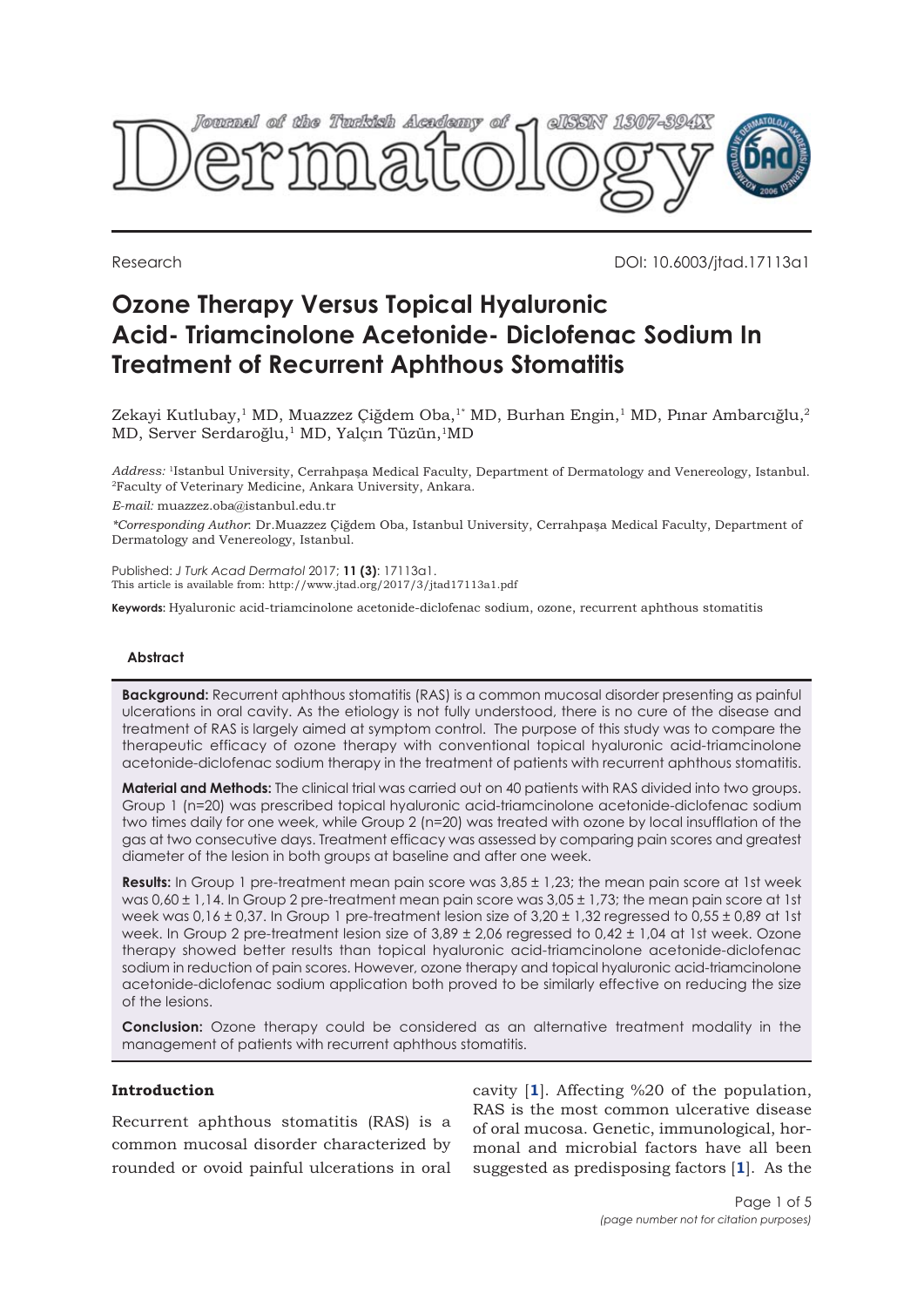etiology of RAS is unknown, there is no cure of the disease and treatment of RAS is largely aimed at reducing pain. Conventional treatment agents are topically applied antiseptics, analgesics, corticosteroids and antibiotics. In severe cases, systemic immunomodulators such as azathioprine, colchicine, cyclosporine may be used. [**[1,2](#page-3-0)**]

Ozone therapy is the application of a certain amount of ozone/oxygen mixture into body cavities or circulation. It has immunostimulant properties and facilitates oxygen delivery to the tissues [**[3,4](#page-3-0)**].

In this study, our aim was to compare the therapeutic efficacy of ozone therapy with conventional topical hyaluronic acid-triamcinolone acetonide-diclofenac sodium therapy in the treatment of patients with recurrent aphthous stomatitis.

## **Methods**

The clinical trial was performed in accordance with the principles of the Declaration of Helsinki. All of the subjects were given necessary information regarding the characteristics of the study and gave their written consent before being enrolled into the trial.

40 patients of either sex (20 men and 20 women) aged between 15 and 55 years old were recruited into the study. The study was undertaken during the period from April 2011 until December 2016. The participants were retrospectively selected from the patients who had applied to Istanbul University, Cerrahpasa Medical Faculty, Dermatology and Venereology department outpatient clinic with a complaint of oral ulcers. Diagnosis of recurrent aphthous stomatitis was made on the basis of history and clinical symptoms. Patients with less than 4 lesions per year, patients with a diagnosis of any systemic disease or herpes labialis, patients under treatment with topical or systemic steroids or immunomodulatory agents, patients who were pregnant or breast feeding were excluded from the study. At the first visit, demographic information, history of the episodes and duration of current lesion were noted.

40 patients were randomly divided into two equal groups. In patients with multiple oral aphthae, the most painful ulcer reported by the patient was selected as the index ulcer for

the study. Subjects in Group 1 applied topical hyaluronic acid- %0.1 triamcinolone acetonide-diclofenac sodium (over-the-counter product) two times daily for one week; while subjects in Group 2 received ozone therapy by local insufflation of the gas at two consecutive days. By means of a glass probe, the ulcer was subjected to ozone gas for 40 seconds. Treatment efficacy was assessed by comparing pain scores and ulcer size in both groups at baseline and after one week. Pain intensity was recorded by using a 6-point numeric rating scale where "0" was no pain and "5" the worst pain. Ulcer size was assessed by measuring the greatest diameter of the lesion. Ulcers of the patients were photographed before the start of treatment and one-week post treatment.

Statistical analysis was carried out using the SPSS computer software (Statistical Package for the Social Sciences; version 14.01). Independent samples t test was carried out to compare demographic variables among treatment groups. One - way analysis of covariance was conducted for this study to compare post-treatment scores among treatment groups after adjustment for pre-treatment scores. Since the pre and post-treatment pain score and pre and post-treatment lesion size variables contained many zero values, these variables were transformed by log(x+1) transformation before conducting one-way analysis of covariance. P value of  $< 0.05$  was considered to indicate statistically significance for all comparisons.

### **Statistical evaluation**

In the statistical evaluation of the data, the SAS 9.12 statistical software program was used. For examination of the variables in the study, firstly descriptive statistical calculations were made. Then, to establish differences between the characteristics of the groups such as age, gender, duration of the disease, lesion type, localization and diameter, the proportions test was used. A value of p<0.05 was accepted as statistically significant.

### **Results**

There were 10 males and 10 females in both Group 1 and Group 2. Mean age of subjects in Group 1 was  $31,70 \pm 8,17$  and in Group 2 was  $34,10 \pm 10,48$ years. Duration of the disease was 7,00± 5,04 years in Group 1 and 6,40±4,66 years in Group 2. Duration of the current lesion was 4,55±2,65 days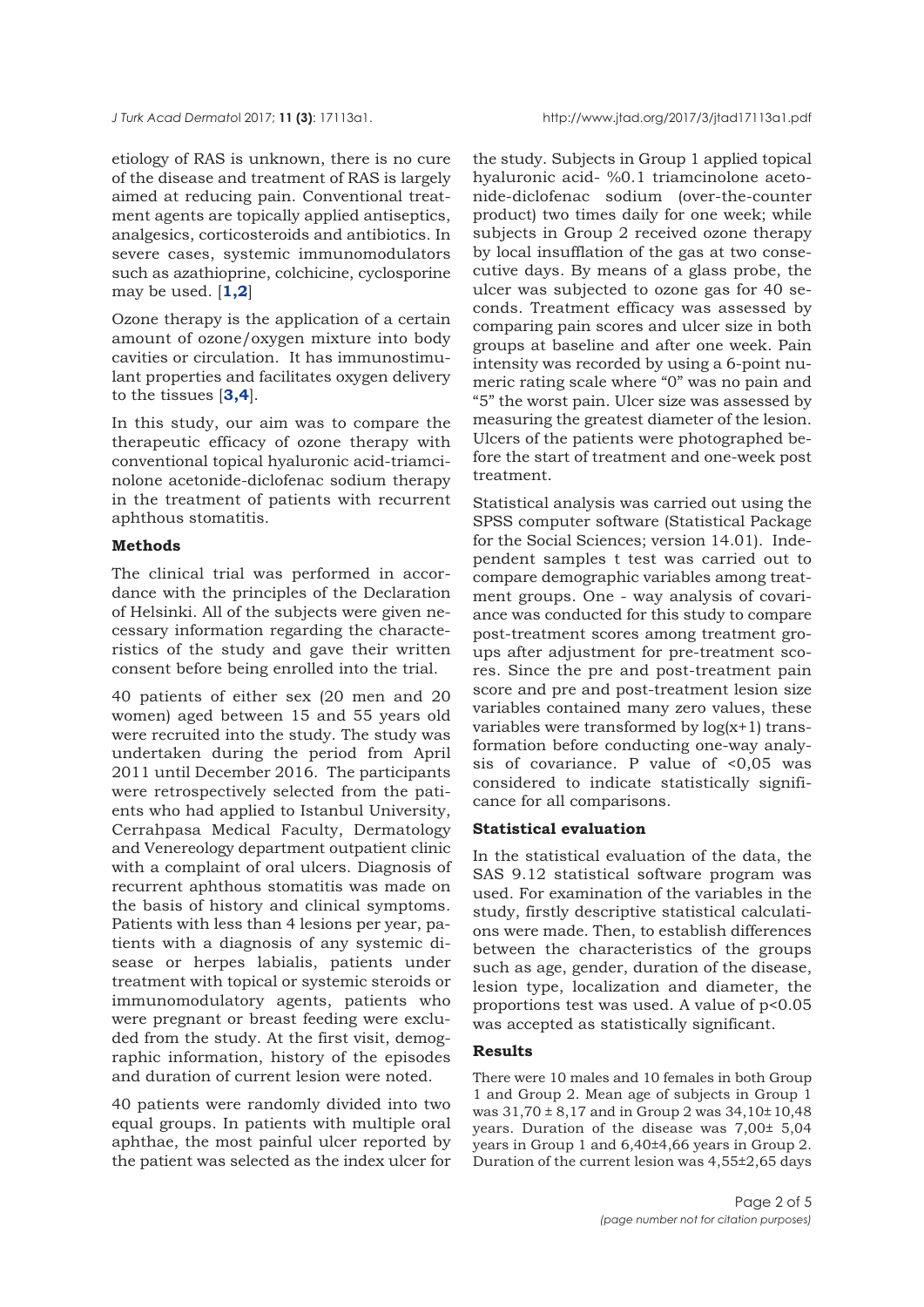|                  |        | <b>Treatment</b> |                   |       |
|------------------|--------|------------------|-------------------|-------|
|                  |        | Group 1          | Group 2           |       |
|                  |        | $n\frac{6}{6}$   | $n$ (%)           |       |
|                  | Female | 10(50)           | 10 (50)           |       |
| <b>Sex</b>       | Male   | 10 (50)          | 10(50)            |       |
|                  |        | $Mean \pm SD$    | $Mean \pm SD$     |       |
| Age              |        | $31,70 \pm 8,17$ | $34,10 \pm 10,48$ | 0,425 |
| Disease duration |        | $7,00 \pm 5,04$  | $6,40 \pm 4,66$   | 0,698 |
| Lesion duration  |        | $4,55 \pm 2,65$  | $5,75 \pm 1,94$   | 0,111 |

Table 1. Characteristics of the patients in Group 1 and Group 2

in Group 1 and 5,75±1,94 days in Group 2. Table 1 summarizes the characteristics of the patients enrolled in the study. There were no significant differences between the two groups regarding patients' age, gender, disease duration and lesion duration (**Table 1**).

In Group 1 pre-treatment mean pain score was  $3,85 \pm 1,23$ ; while the mean pain score at 1st week was  $0,60 \pm 1,14$ . In Group 2 pre-treatment mean pain score was  $3,05 \pm 1,73$ ; while the mean pain score at 1st week was  $0.16 \pm 0.37$ . In Group 1 pretreatment lesion size of  $3,20 \pm 1,32$  regressed to  $0.55 \pm 0.89$  at 1st week. In Group 2 pre-treatment lesion size of  $3,89 \pm 2,06$  regressed to  $0,42 \pm 1,04$ at 1st week. Table 2 shows pre-treatment and post-treatment pain scores and lesion size in both Group 1 and Group 2. None of the patients had any side effects. In both groups, mean pain score and lesion size were reduced (**Table 2**).

The covariate, pre-treatment pain score, was significantly related to the post-treatment pain score. (F(1,36)=151,986 p<0,001) There was significant effect of treatment group on post-treatment pain score after adjusting for the pre-treatment pain score.  $(F(1,36)=4,444 \text{ p} < 0,05)$ . The covariate, pretreatment score of lesion size, was significantly related to the post-treatment score of lesion size  $(F(1, 37)=6,341 \text{ p} < 0,05)$ . But there was not significant effect of treatment group on post-treatment lesion size after adjusting for the pre-treatment lesion size. (F(1,37)=1,077 p>0,05)

Ozone therapy showed better results than topical hyaluronic acid-triamcinolone acetonide-diclofenac sodium in reduction of pain scores (p: 0,042). However, ozone therapy and topical hyaluronic acid-triamcinolone acetonide-diclofenac sodium application both proved to be similarly effective on reducing the size of the lesions (**[Table 3](#page-3-0)**).

#### **Conclusions**

Ozone (O3) is an allotropic form of oxygen with diverse biological effects. It is a powerful oxidant, has strong antimicrobial activity against bacteria, viruses, funghi and protozoa, and has antihypoxic, immunostimul ating and analgesic properites. By these unique properties ozone therapy has been st udied in various fields of medicine and recommended for the treatment of 260 different pathologies [**[5,](#page-3-0) [6](#page-3-0)**].

In dentistry ozone is used as an antiseptic in order to reduce caries-related pathogens, disinfection of root canals but also to improve epithelial wound healing. It has been shown to be safe with less toxic effects on human oral epithelial cells and gingival fibroblast cells than chlorhexidine, sodium hypochlorite or hydrogen peroxide, agents commonly used in clinical practice [**[7](#page-3-0)**].

Ozone therapy has been used for the treatment of skin ulcers, pressure sores, fistulae etc [**[8](#page-3-0)**]. In a study, ozone autohemotherapy performed for several months in two patients with chronic leg ulcers was reported to achieve satisfactory healing [**[9](#page-4-0)**]. Martinez- Sanc-

|  |  | <b>Table 2.</b> Changes observed in pain scores and lesion size in Group 1 and Group 2 |
|--|--|----------------------------------------------------------------------------------------|
|  |  |                                                                                        |

|                              | <b>Treatment</b> | N  | Mean | <b>Standard</b><br><b>Deviation</b> | Median   | <b>Minimum</b> | Maximum |
|------------------------------|------------------|----|------|-------------------------------------|----------|----------------|---------|
| Pain score (Pre-Treatment)   | Group 1          | 20 | 3,85 | 1,23                                | 4        |                | 5       |
|                              | Group 2          | 20 | 3,05 | 1,73                                | 4        | $\Omega$       | 5       |
| Pain score (Post-Treatment)  | Group 1          | 20 | 0,6  | 1.14                                |          | $\Omega$       | 4       |
|                              | Group 2          | 20 | 0.15 | 0,37                                |          | $\Omega$       |         |
| Lesion size (Pre-Treatment)  | Group 1          | 20 | 3,2  | 1,32                                | 3,5      |                | 5       |
|                              | Group 2          | 20 | 3,89 | 2,06                                | 4        | $\Omega$       | 8       |
| Lesion size (Post-Treatment) | Group 1          | 20 | 0.55 | 0,89                                | $\Omega$ | $\Omega$       |         |
|                              | Group 2          | 20 | 0,42 | 1,04                                |          |                |         |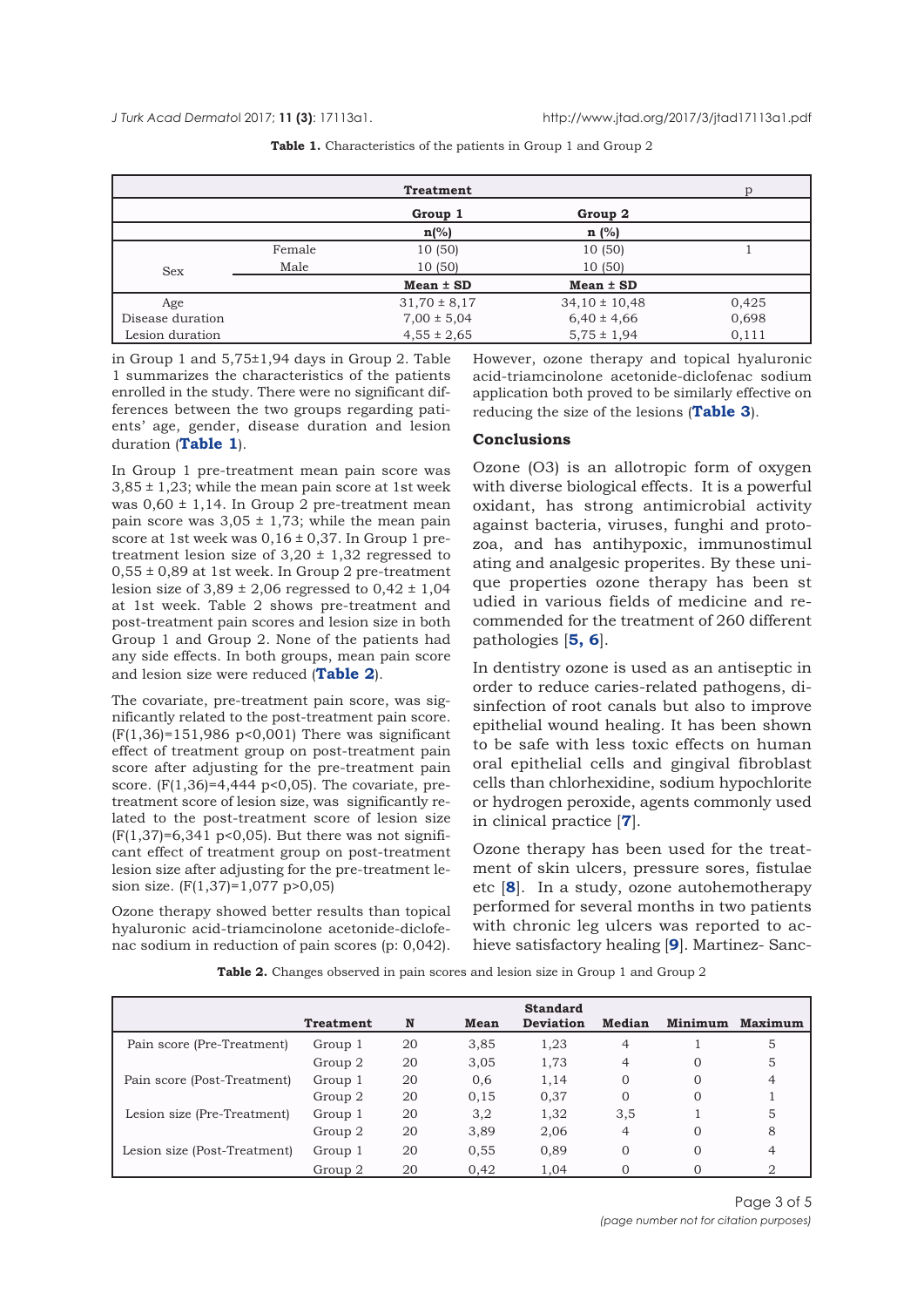<span id="page-3-0"></span>

| <b>Effect</b>                     |         |                      | <b>Estimated Margi-</b><br>nal Mean $\pm$ SE | F       | df |         |
|-----------------------------------|---------|----------------------|----------------------------------------------|---------|----|---------|
|                                   |         | Mean <sup>±</sup> SD |                                              |         |    |         |
| Pain score (log) (Pre-Treatment)  |         |                      |                                              | 151,986 |    | < 0,001 |
| Group                             | Group 1 | $0,134\pm0.228$      | $0,116\pm0,018$                              | 4.444   |    | 0,041   |
|                                   | Group 2 | $0,045\pm0,110$      | $0,063\pm0,018$                              |         |    |         |
| Error                             |         |                      |                                              |         | 36 |         |
| Lesion size (log) (Pre-Treatment) |         |                      |                                              | 6,341   |    | 0,016   |
| Group                             | Group 1 | $0,134\pm0.214$      | $0,144\pm0,044$                              | 1,077   |    | 0,306   |
|                                   | Group 2 | $0.088 \pm 0.205$    | $0,079\pm0,044$                              |         |    |         |
| Error                             |         |                      |                                              |         | 37 |         |

**Table 3.** Adjusted pain scores and lesion size in Group 1 and Group 2

hez et al. reported prevention of oxidative stress underlying the diabetic complications by use of ozone therapy. 52 patients with di abetic foot treated with ozone showed better healing of ulcers and less amputation needs compared to 49 patients under topical and systemic antibiotic treatment [**[10](#page-4-0)**]. In another article, management of diabetic foot ulcers by means of combination of ozone treatment with conventional treatment was associated with better results than conventional treatment alone in obtaining total wound closure [**[11](#page-4-0)**].

Use of topical ozone for the treatment of RAS has been compared with placebo in previous studies. Dharmavaram AT et al. have reported ozonated oil to be more effective than sesame oil and placebo in relieving ulcer pain and reducing ulcer size and erythema [**[12](#page-4-0)**]. In a murine model, topical ozonated sesame oil application was shown to accelerate cutaneous wound closure [**[13](#page-4-0)**]. In our study, we applied ozone gas on RAS lesions by using Biozonix machine. The medical ozone generators produce ozone from oxygen. Therefore, a gas mixture of oxygen and ozone is collected [[14](#page-4-0)]. In the observational study conducted by Al-Olmiri et al. ozone was applied for 60 seconds on RAS lesions by healOzone X4 machine. Ulcers healing duration and ulcers size were significantly reduced compared to placebo [**[15](#page-4-0)**].

Limitations of the study were that the sample size was small. We think that since many RAS patients receive first line conventional symptomatic treatment by family physicians, our tertiary institution did not have frequent applications with this complaint. Also, pain score recordings depended on subjective patient reports.

Our study demonstrated that ozone therapy was associated with better results than the conventional topical hyaluronic acid-triamcinolone acetonide-diclofenac sodium treatment in reduction of pain scores. However, ozone therapy and topical hyaluronic acid-triamcinolone acetonide-diclofenac sodium application both proved to be similarly effective on reducing the size of the lesions. As patients are distressed mostly by painful nature of the lesions, ozone therapy with its better analgesic effects could be considered as an alternative treatment option in management of RAS. Further large-scale studies are required to justify the use of ozone therapy for the treatment of RAS.

#### **References**

- 1. Field EA, Allan RB. Review article: oral ulceration- aetiopathogenesis, clinical diagnosis and management in the gastrointestinal clinic. Aliment Pharmacol Ther 2003; 18: 949-962. PMID: 14616160
- 2. Chavan M, Jain H, Diwan N, Khedkar S, Shete A, Durkar S. Recurrent aphthous stomatitis: a review. J Oral Pathol Med 2012; 41: 577-583. PMID: 22413800
- 3. Kutlubay Z, Bağlam S, Engin B, Tüzün Y. Dermatolojide Ozon Tedavisi. Türkiye Klinikleri J Dermatol-Special Topics 2013; 6: 8-12.
- 4. Kutlubay Z, Engin B, Serdaroğlu S, Tüzün Y. Dermatolojide Ozon Tedavisi. Dermatoz 2010; 1: 209-216.
- 5. Nogales CG, Ferrari PH, Kantorovich EO, Lage-Marques JL. Ozone therapy in medicine and dentistry. J Contemp Dent Pract 2008; 9: 75-84. PMID: 18473030
- 6. Seidler V, Linetskiy I, Hubálková H, Stanková H, Smucler R, Mazánek J. Ozone and its usage in general medicine and dentistry. A review article. Prague Med Rep 2008; 109: 5-13. PMID: 19097384
- 7. Huth KC, Jakob FM, Saugel B, et al. Effect of ozone on oral cells compared with established antimicrobials. Eur J Oral Sci 2006; 114: 435-440. PMID: 17026511
- 8. Białoszewski D, Kowalewski M. Superficially, longer, intermittent ozone theraphy in the treatment of the chronic, infected wounds. Ortop Traumatol Rehabil 2003; 5: 652-658. PMID: 17679848